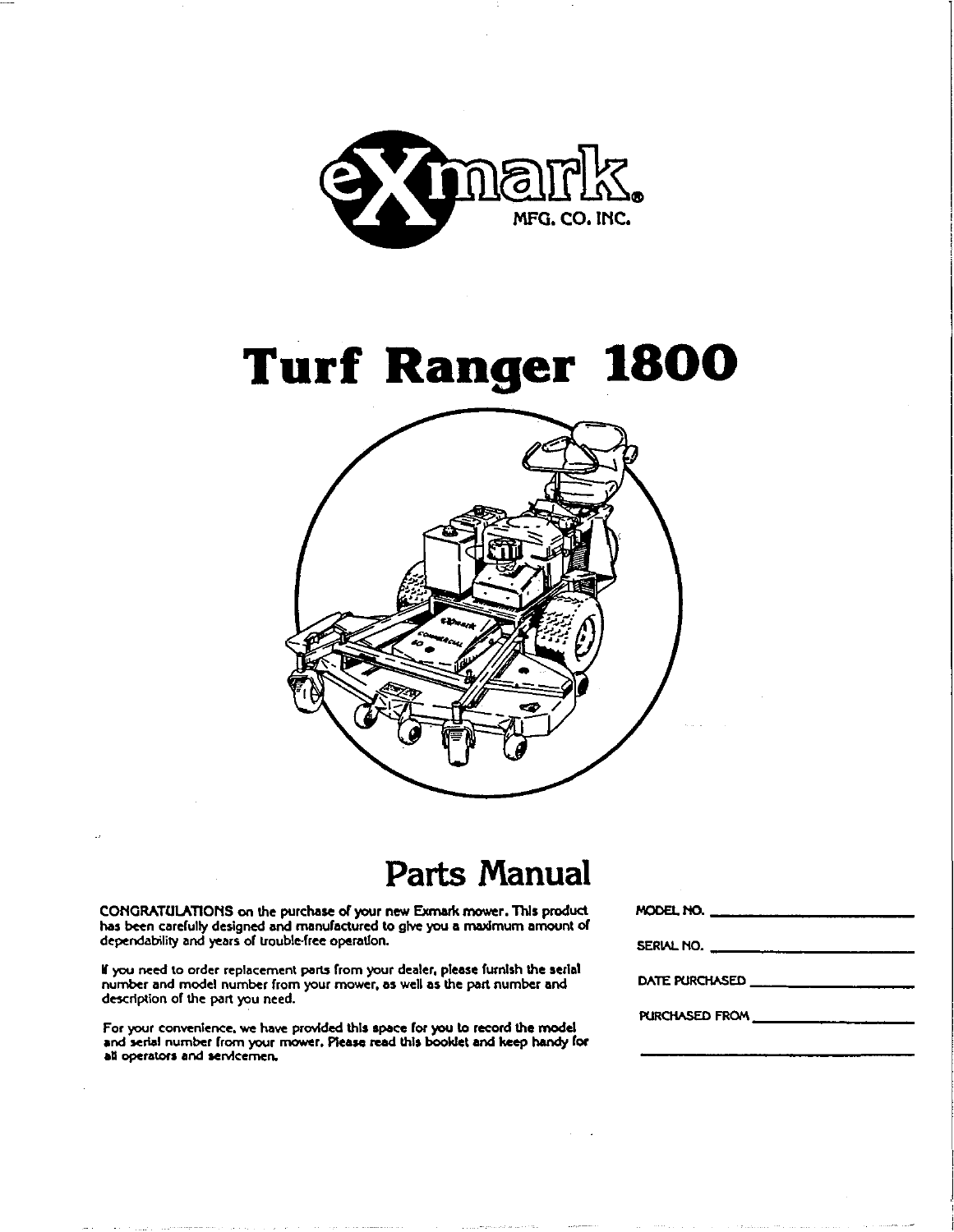

### **SEAT ASSEMBLY AND LIFT ACTUATOR**

 $\overline{2}$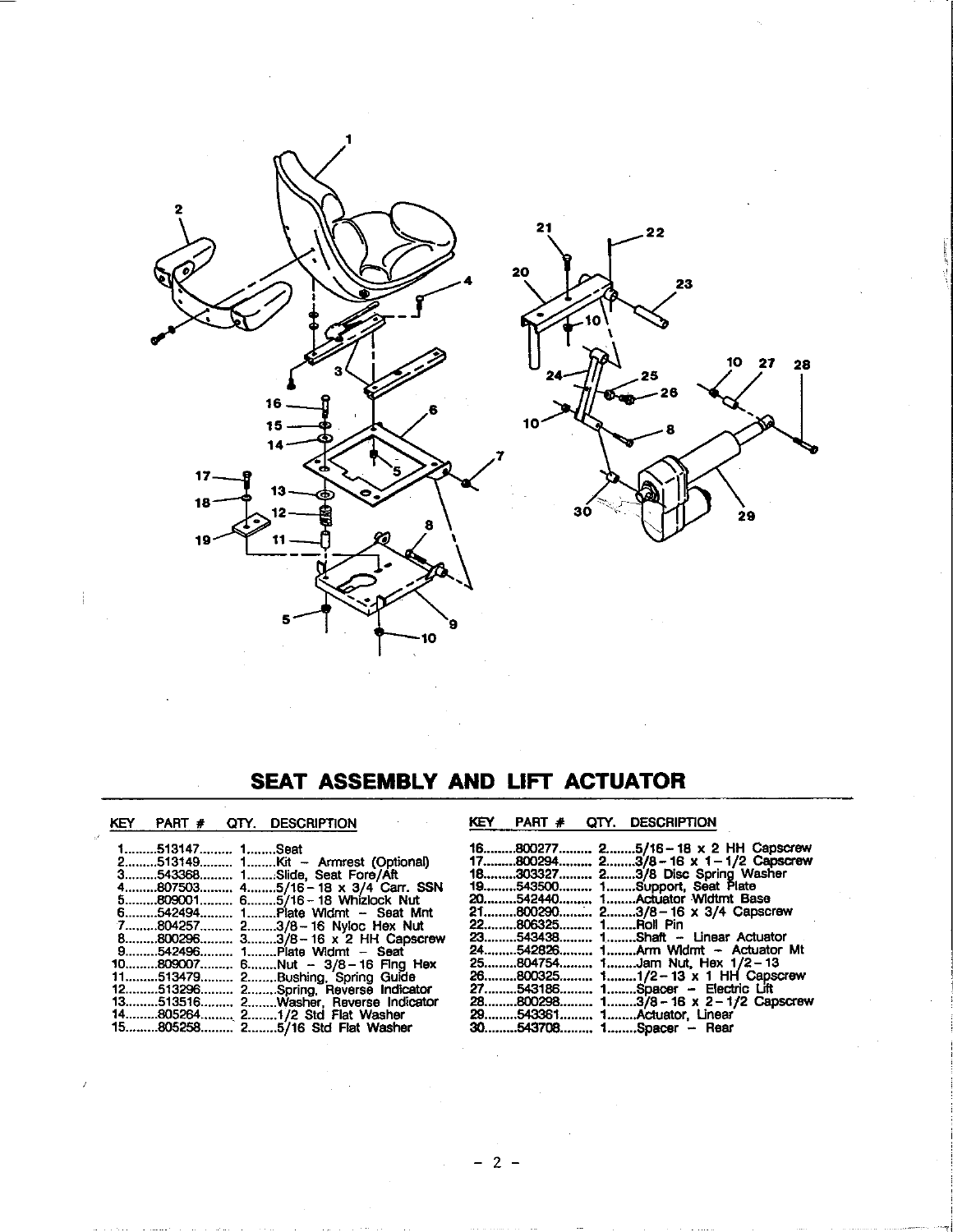

ķ,

 $\ddot{\phantom{a}}$ 

 $\mathcal{O}(\mathcal{O})$ 

#### $- 3 -$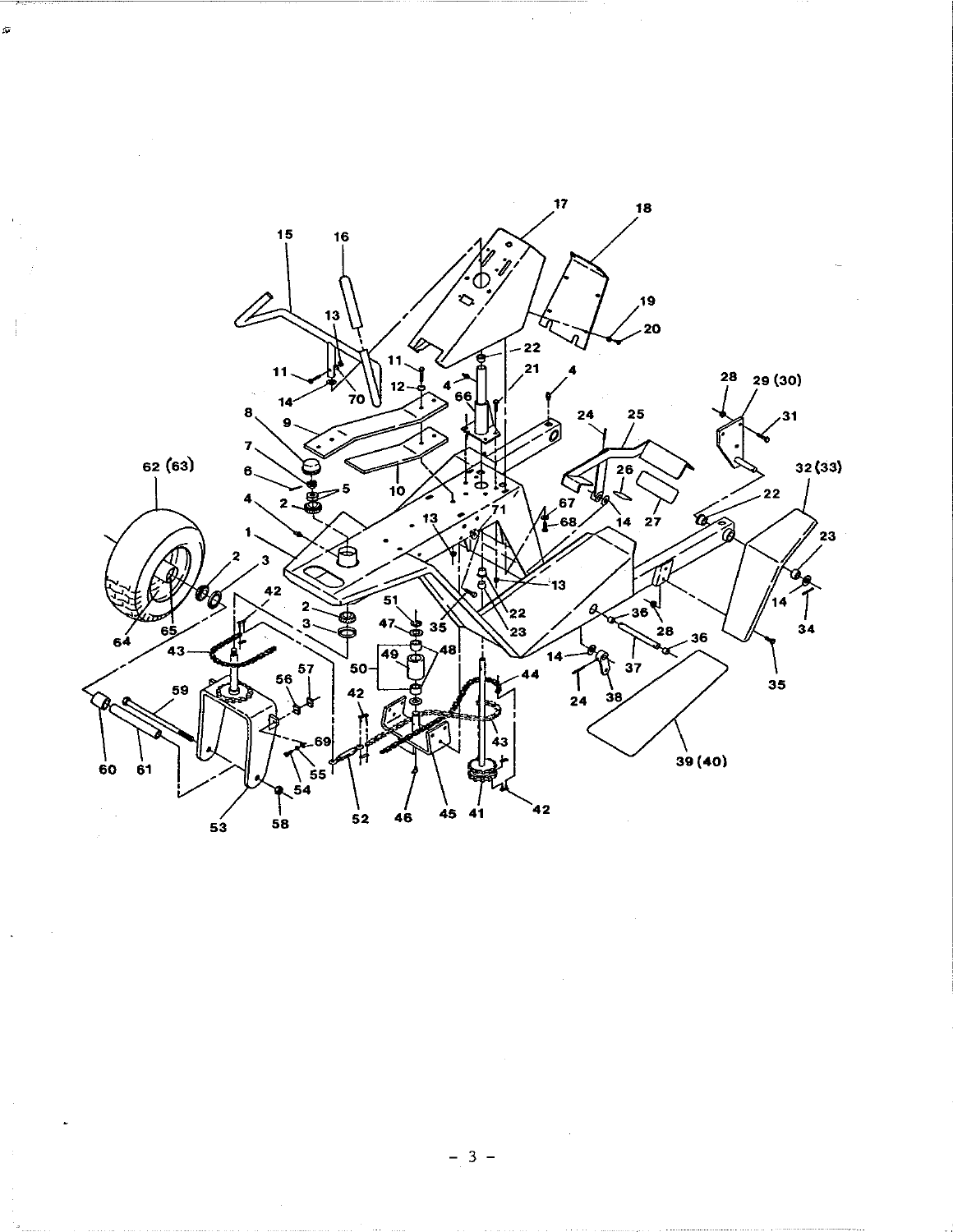### **RIDER FRAME AND STEERING**

- 4 -

*(j* 

| 1542185 1Frame Widmt - Rider                                                                  |
|-----------------------------------------------------------------------------------------------|
| 2543509 4Bearing, Taprd Roller                                                                |
|                                                                                               |
|                                                                                               |
|                                                                                               |
|                                                                                               |
|                                                                                               |
|                                                                                               |
|                                                                                               |
| 9543498 1Seat Spring<br>10543666 1Spring - Leaf                                               |
|                                                                                               |
|                                                                                               |
|                                                                                               |
|                                                                                               |
| 15543428 4Handle Bar - Painted                                                                |
| 543575 2Grip, handle Bar<br>542787 1Console Widmt Ptd                                         |
|                                                                                               |
| 543716 1Cover - Console Painted                                                               |
| 19805252 6Std Flat Washer .219                                                                |
| 20801035 6 #10 - 24 x 3/8 Machine Screw                                                       |
| 21800290 43/8 - 16 x 3/4 Capscrew<br>22303199 46" Caster Flange<br>23303200 36" Caster Sleeve |
|                                                                                               |
|                                                                                               |
|                                                                                               |
|                                                                                               |
|                                                                                               |
|                                                                                               |
| 28809001 95/16 - 18 Whizlock Nut                                                              |
| 29542196 1Brkt Widmt Pivot RH                                                                 |
| 30542194 1Bracket, Pivot LH (Not Shown)                                                       |
| 31800273 55/16 - 18 x 1 HH Capscrew                                                           |
| 32542763 1Fender - RH Dr Whi                                                                  |
| 33542764 1Fender - LH Dr Whi (Not Shown)                                                      |
| $34$ 806332 2Rollpin - $1/4 \times 1 - 1/2$                                                   |
| 3580027010Screw - 5/16 - 18 x 5/8 HHC                                                         |
| 36513588 2Bearing, DU<br>37543172 1Shaft - Foot Pedal                                         |
|                                                                                               |
| 38542140 1Lever Widmt - Foot Pedal                                                            |
|                                                                                               |

#### KEY PART # QTY. DESCRIPTION KEY PART # QTY. DESCRIPTION

|  | 39543159 1R Pad, Rider Anti-Sk                                                                          |
|--|---------------------------------------------------------------------------------------------------------|
|  | 40543158 1L Pad, Rider Anti-Sk (Not Shown)<br>41542450 1Shaft, Steer Widmt Pw                           |
|  |                                                                                                         |
|  | 42543573 6Link - Connector, #40<br>43543573 6Chain - #40 - 35 Pitch<br>44543571 2Chain - #40 - 31 Pitch |
|  |                                                                                                         |
|  |                                                                                                         |
|  | 45542166 1Mount, Roller                                                                                 |
|  | 46811007 1Zerk - 1/4-28 45 Degree                                                                       |
|  | 47543436 2Shim, Plated                                                                                  |
|  |                                                                                                         |
|  | 48543501 2Bushing Bronze<br>49543432 1Roller, Sleeve Ptd                                                |
|  | 50542726 1Roller Sub Assembly                                                                           |
|  | 51808519 1E-Ring - 1" (x 5133-98)                                                                       |
|  | 52544577 2Turn Buckle Assy                                                                              |
|  |                                                                                                         |
|  | 543578 2Eyebolt – LH<br>543579 2Eyebolt – RH                                                            |
|  | 303236 2Turnbuckle Body                                                                                 |
|  | 804761 2Jam Nut LH 5/16 – 18                                                                            |
|  |                                                                                                         |
|  | 804751 2Jam Nut RH 5/16-18<br>53542466 1Mt Steer Widmt - Ptd                                            |
|  | 54800256 21/4-20 x 1-1/2 HH Caps                                                                        |
|  | 55805004 21/4 Heavy Spring Lockwasher                                                                   |
|  | 56543802 2Spacer - Steer Stop P                                                                         |
|  |                                                                                                         |
|  |                                                                                                         |
|  |                                                                                                         |
|  |                                                                                                         |
|  |                                                                                                         |
|  |                                                                                                         |
|  | 62543397 1T/W Assy 18.0 x 6.50 - 8<br>63543679 1Tire - 18 x 6.50 - 8                                    |
|  |                                                                                                         |
|  | 64543674 1Rim<br>65543508 2Bearing Cup                                                                  |
|  | 66542688 1Steering Post Widmt                                                                           |
|  | 67805257 45/16 SAE Washer                                                                               |
|  |                                                                                                         |
|  | 68800271 45/16 - 18 x 3/4 HH Capscrew<br>69805255 2Washer 1/4 SAE Plain                                 |
|  | 70805259 1Washer, Flat 3/8                                                                              |
|  | 71805005 65/16 Std. Hvy. Lockwasher                                                                     |
|  |                                                                                                         |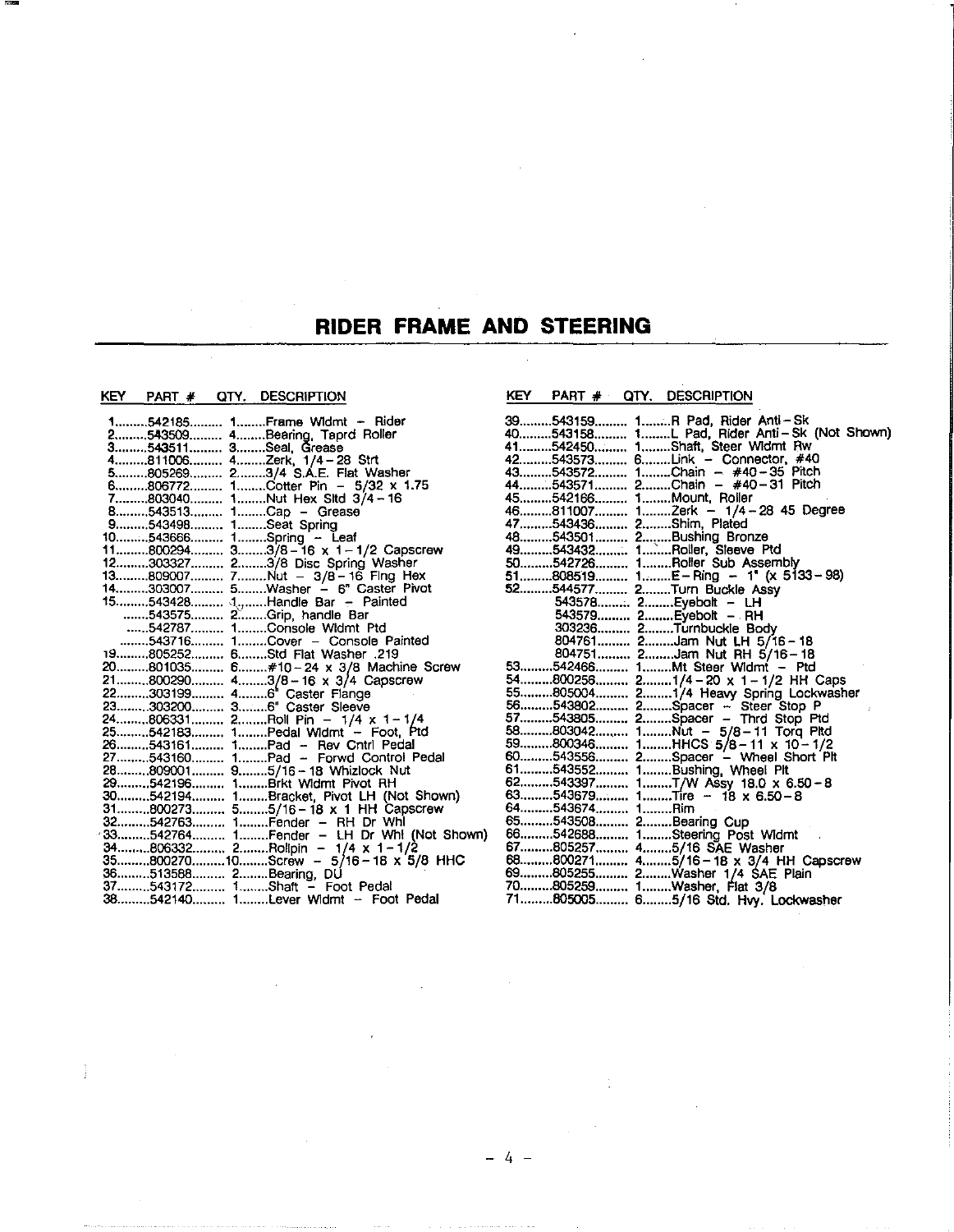

ø

 $-5 -$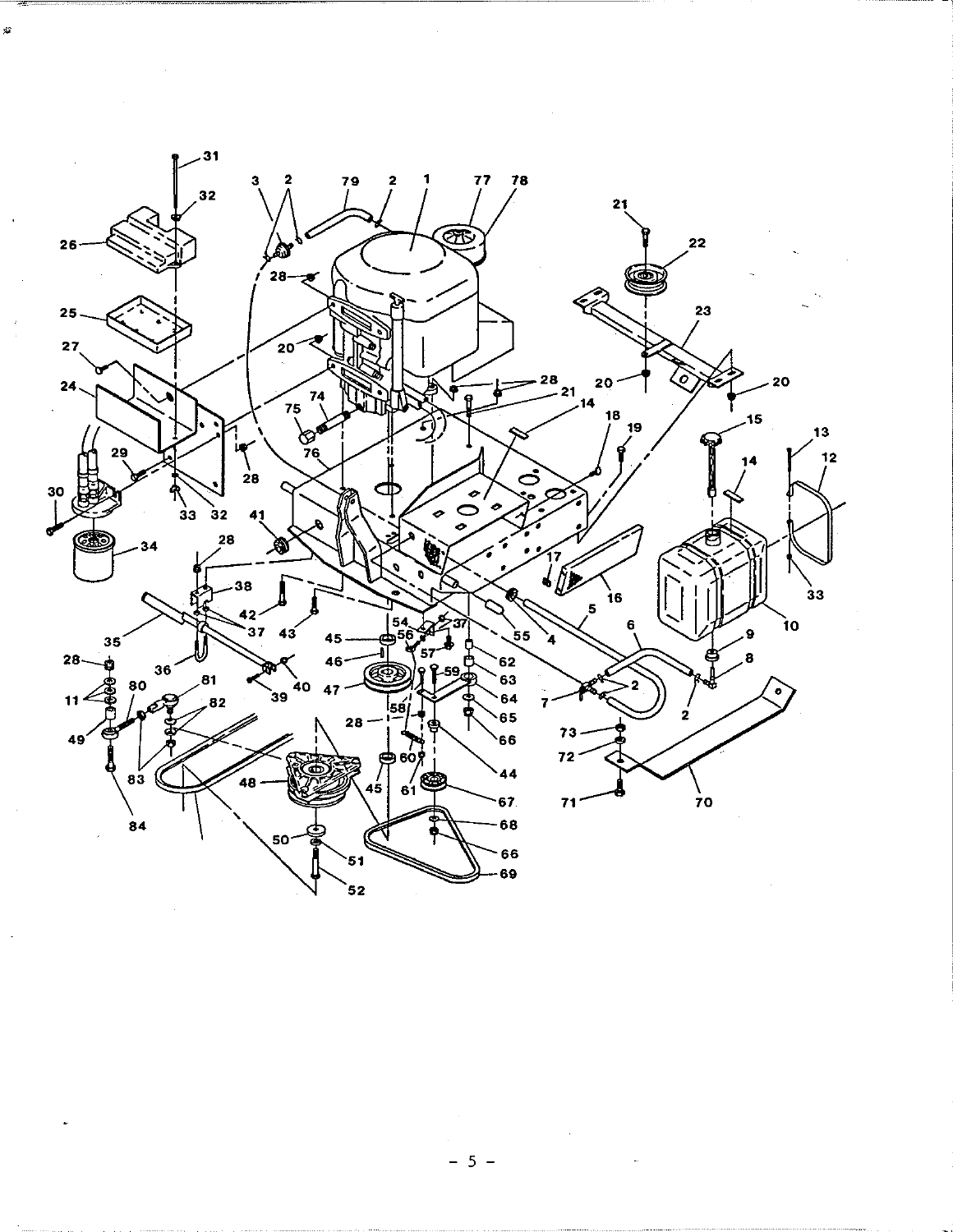### **ENGINE DECK GROUP**

J.

,

*(()* 

| $PART$ $*$<br>QTY. DESCRIPTION<br>KEY.                                                                                                                                                                                              | <b>KEY</b><br>PART # QTY, DESCRIPTION                                                           |
|-------------------------------------------------------------------------------------------------------------------------------------------------------------------------------------------------------------------------------------|-------------------------------------------------------------------------------------------------|
|                                                                                                                                                                                                                                     | 43800275 35/16-18 x 1-1/2 HH Capscrew                                                           |
|                                                                                                                                                                                                                                     | 44543756 1Bushing - Idler                                                                       |
| 3303197 1Gas Filter                                                                                                                                                                                                                 | 45543248 2Spacer, Thin, Eng/Clut                                                                |
| 3303197 1Gas Filter<br>4543296 1Grommet – Fuel Line<br>5543526 1Fuel Line – 24"                                                                                                                                                     | 46807274 1Key - 1/4 x 1/4 x 5/8 Mach<br>47543758 1Pulley - Cast Iron Eng                        |
| 5543526 1Fuel Line - 24"                                                                                                                                                                                                            |                                                                                                 |
| 6543649 1Fuel Line - 7"<br>6543649 1Yalve – Fuel/Bulkhead<br>7543278 1Elbow – Fuel Tank w/Sc<br>8543277 1Elushing, Fuel Valve<br>10543364 1Tank, Gas<br>11                                                                          | 48543362 1Clutch, Electric                                                                      |
|                                                                                                                                                                                                                                     | 49543814 1Bushing - Clutch Stabilizer<br>50543610 1Washer Clutch                                |
|                                                                                                                                                                                                                                     |                                                                                                 |
|                                                                                                                                                                                                                                     | 51805007 17/16 Heavy Spring Lockwasher                                                          |
| 9513645 1Bushing, Fuel Valve<br>10513645 1Tank, Gas<br>11805257 35/16 SAE Washer<br>12543367 2Strap, Fuel Tank<br>13801060                                                                                                          | 52800529 1Capscrew - 7/16-20 x 3 HH<br>53543521 1Belt - Deck Drive                              |
|                                                                                                                                                                                                                                     |                                                                                                 |
|                                                                                                                                                                                                                                     | 54543778 1Bracket - Idler Spring                                                                |
|                                                                                                                                                                                                                                     | 55303021 2Grip (Drive Lever)                                                                    |
|                                                                                                                                                                                                                                     | 56303238 1Eyebolt - Right 1<br>57803032 1Bolt, Whizlock 5/16                                    |
|                                                                                                                                                                                                                                     |                                                                                                 |
|                                                                                                                                                                                                                                     | 58807518 1Bolt - .31 - 18 x 1.25 Car                                                            |
|                                                                                                                                                                                                                                     |                                                                                                 |
| 15543365 1Gap - Fuel Tank Gauge<br>16543109 1Screen - Air Intake<br>17809024 31/4 - 20 Nut Retainer<br>18800290 3Screw - Heavy                                                                                                      | 59807517 1Bolt - 3/8 - 16 x 1 - 3/4<br>60543544 13 - 5/8 x 5/8 Spring                           |
|                                                                                                                                                                                                                                     | 61804256 15/16 - 18 Nyloc Hex Nut                                                               |
|                                                                                                                                                                                                                                     | 62543274 1Bushing, Steel<br>63543502 1Bushing, Bronze<br>64542270 1Arm Widmt - Hyd Dr Idir      |
|                                                                                                                                                                                                                                     |                                                                                                 |
|                                                                                                                                                                                                                                     |                                                                                                 |
|                                                                                                                                                                                                                                     | 65213069 1Strut - Adj Spacer<br>66804257 23/8 - 16 Nyloc Hex Nut                                |
|                                                                                                                                                                                                                                     |                                                                                                 |
|                                                                                                                                                                                                                                     | 67543376 1Idler                                                                                 |
|                                                                                                                                                                                                                                     |                                                                                                 |
| .3542220 1Uross member virtus.<br>24542174 1Mount Widmt - Battery<br>25543212 1Tray, Battery<br>26543218 1Cover, Battery<br>27<br>26543218 1Cover, Battery<br>27807506 15/16 - 18 x 1 Carr. SSN<br>28809001125/16 - 18 Whizlock Nut | 68805260 13/8 Std Flat Washer<br>69543548 1Belt A Trans Drive<br>70543258 1Plate - Skid Painted |
|                                                                                                                                                                                                                                     |                                                                                                 |
| 29800292 33/8 - 16 x 1 HH Capscrew                                                                                                                                                                                                  | 71800326 2Capscrew - 1/2-13 x 1.25 HH                                                           |
|                                                                                                                                                                                                                                     |                                                                                                 |
| 30800271 25/16 – 18 x 3/4 НН Сарѕсгеw<br>31800268 2Сарѕсгеw_ – 1/4 – 20 x 7 НН                                                                                                                                                      | 72805008 21/2 Reg Sprg Lockwasher<br>73804509 21/2 - 13 Reg Hex Nut                             |
| 32805256 41/4 Std Flat Washer                                                                                                                                                                                                       | 74543684 1Pipe 1/4-18 NPT x 3                                                                   |
| 33543792 4 Wingnut - Nyloc 1/4                                                                                                                                                                                                      | 75543685 1Cap - 1/4-18 NPT<br>76542312 1Deck Widmt - Engine                                     |
|                                                                                                                                                                                                                                     |                                                                                                 |
|                                                                                                                                                                                                                                     |                                                                                                 |
|                                                                                                                                                                                                                                     |                                                                                                 |
|                                                                                                                                                                                                                                     |                                                                                                 |
|                                                                                                                                                                                                                                     |                                                                                                 |
|                                                                                                                                                                                                                                     |                                                                                                 |
|                                                                                                                                                                                                                                     |                                                                                                 |
|                                                                                                                                                                                                                                     |                                                                                                 |
| 42800276 15/16-18 x 1-3/4 HH Capscrew                                                                                                                                                                                               | 84800277 15/16-18 x 2 HH Capscrew                                                               |

 $-6 -$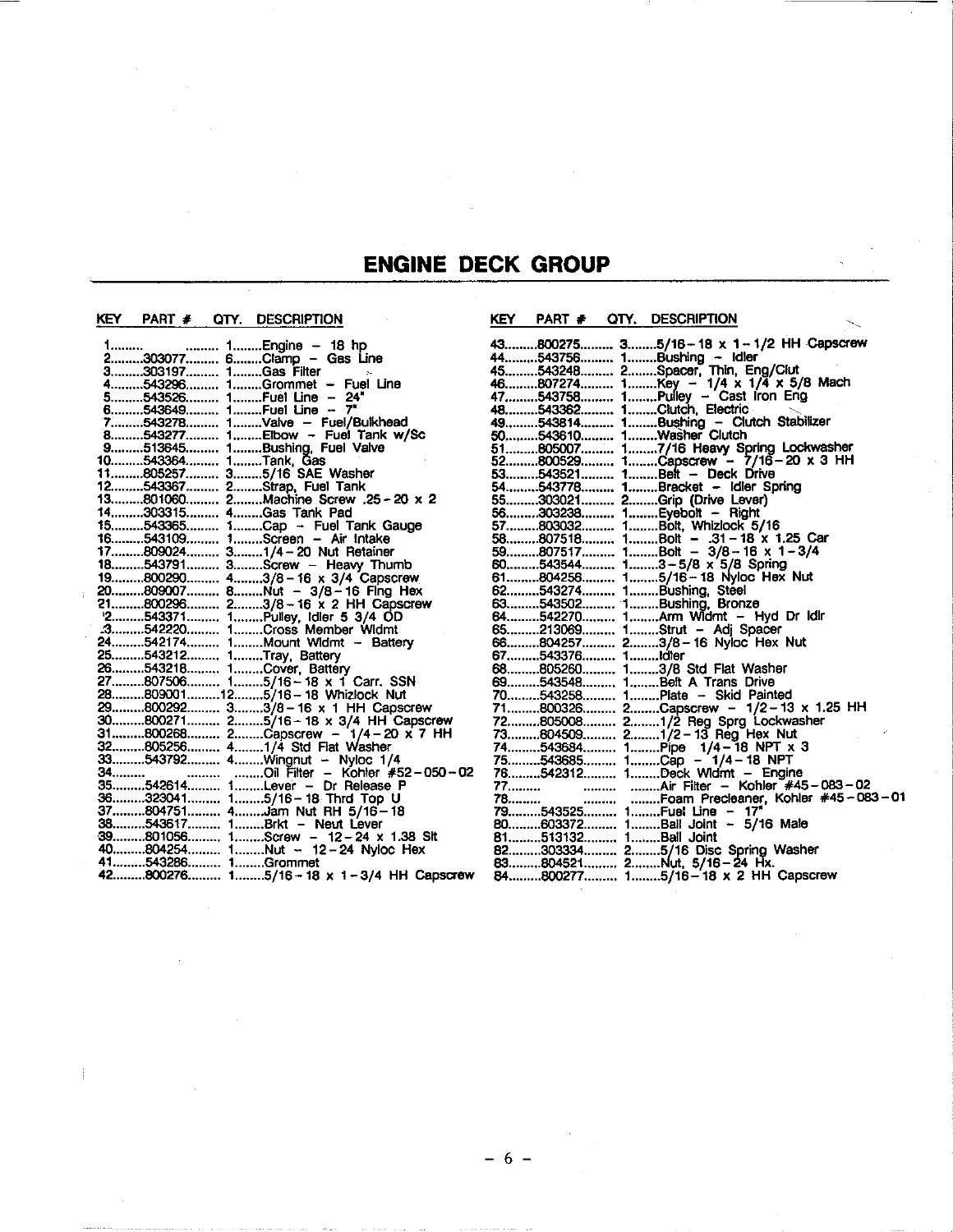

-di

#### **MOTION CONTROLS**

#### PART # QTY. DESCRIPTION PART # **KEY KEY** QTY. DESCRIPTION ........807520......... 2........5/16 -- 18 x 1 -- 1/2 Carr. Bolt<br>.........804006......... 2........5/16 -- 18 Reg Hex Nut<br>........542093......... 1........Arm Widmt -- Transaxle 17.........544711......... 1.........Idler - Linkage S/A<br>18.........542144......... 1........Idler Widmt - Linkage<br>19.........513140......... 2........Bearing, Control 3. ........503033......... 1.........Pulley Retainer Washer<br>.........805004......... 1.........1/4 Heavy Spring Lockwasher<br>.........800256........ 1.........1/4 Heavy Spring Lockwasher<br>.........544722......... 1........Linkag 6 25.........543520......... 1........Rod - Linkage, Plated 16.........804758......... 1........Jam Nut RH 5/16-24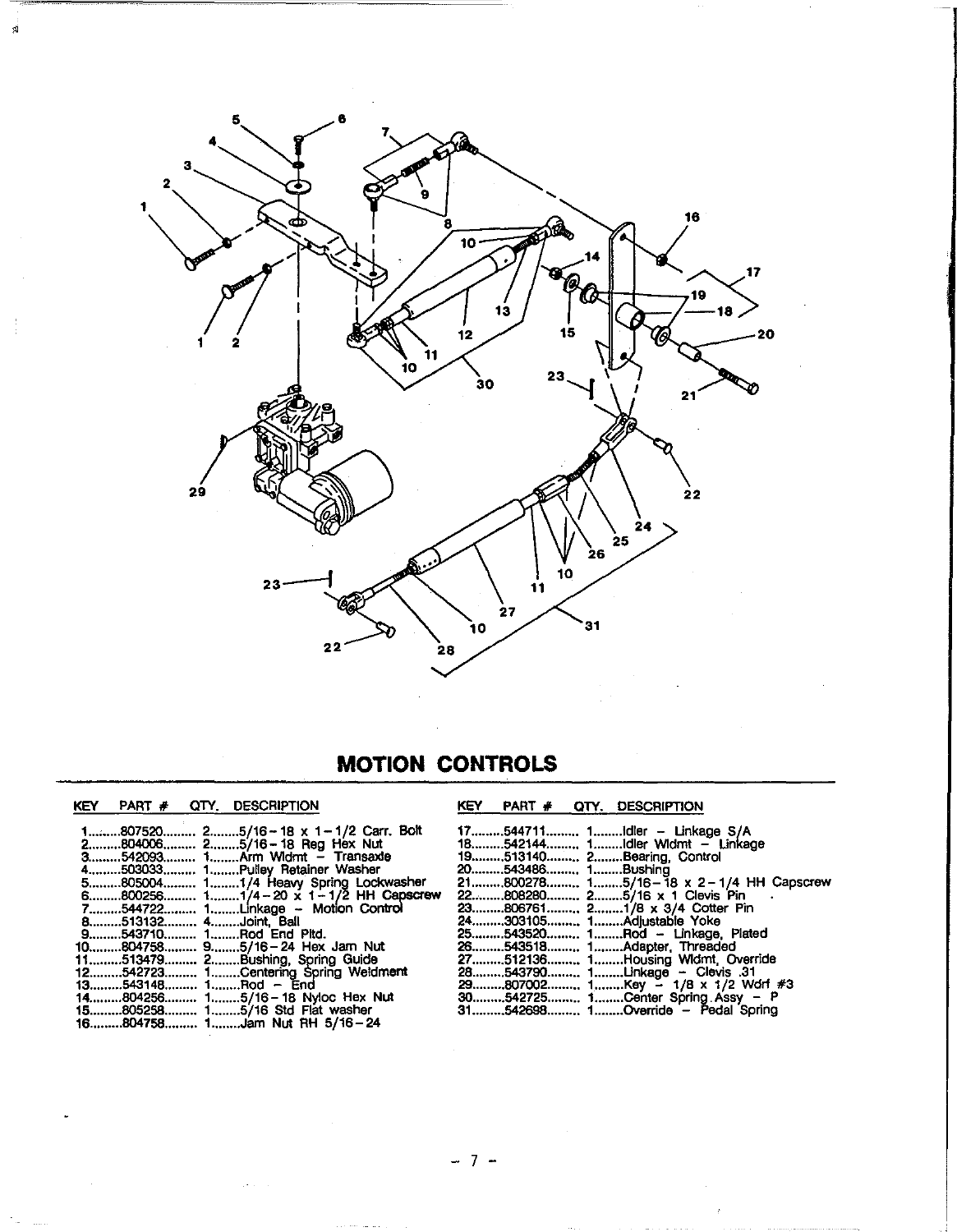

### **PARKING BRAKE**

| KEY PART # QTY. DESCRIPTION        | KEY PART # QTY, DESCRIPTION    |
|------------------------------------|--------------------------------|
| 1800278 15/16-18 x 2-1/4 HH Cap    | 19542125 1Butterfly Widmnt     |
| 2809001105/16-18 Whizlock Nut      | 20542136 1Quadrant Widmt -     |
| 3543115 2Link - Brake              | 21303334 25/16 Disc Washer     |
| 4808278 25/16 x 3/4 Clevis Pin     | 22800271 85/16 - 18 x 3/4 HH   |
| .5806761 31/8 x 3/4 Cotter Pin     | 2380303210Bolt, Whizlock 5/16  |
| 6542123 1Arm Widmt - Btrfly Ctr    | 24543721 1Linkage - Brake      |
| 7806328 3Roll pin - 7/32 x 7/8     | 25804760 4Jan Nut 3/8 - 24 Pit |
| 8542190 1Pivot Widmt - Brake Lever | 26805259 2Washer, Flat - 3/8   |
| 9542238 1Supt. Widmt - Trans LH    | 27543132 1Spring, Brk Protect  |
| 10542240 1Supt. Widmt - Trans RH   | 28543129 1Pin - Trunion        |
| 11542192 1Handle Widmt - Brake     | 29543131 1Guide - Trunion      |
| 12303020 1Grip (Adj. Lever)        | 30543514 2Flange Mtg, Side     |
| 13542719 1Trigger Widmt - Brake    | 31543543 13 x 1/2 Spring       |
| 14805257 25/16 SAE Washer          | 32543574 1Link Connector #60   |
| 15808512 1E Ring                   | 33542119 1Jackshaft Widmt -    |
| 16513468 1Spring - Brake Handle    | 34543138 1Mount - Jackshaft    |
| 17543798 1Pushnut - .312 Fit Rnd   | 35542121 1Arm Widmt - Brk      |
| 18513140 4Bearing Control          | 36808280 15/16 x 1 Clevis Pin  |
|                                    |                                |

 $\sim$  1

| KEY |  | PART # QTY, DESCRIPTION                  |
|-----|--|------------------------------------------|
|     |  | 19542125 1Butterfly Widmnt               |
|     |  | 20542136 1Quadrant Widmt - Brake         |
|     |  | 21303334 25/16 Disc Washer               |
|     |  | 22800271 85/16-18 x 3/4 HH Capscrew      |
|     |  | 2380303210Bolt, Whizlock 5/16 - 18 x 3/4 |
|     |  | 24543721 1Linkage - Brake                |
|     |  | 25804760 4Jan Nut 3/8-24 Pitd.           |
|     |  | 26805259 2Washer, Flat - 3/8             |
|     |  | 27543132 1Spring, Brk Protect            |
|     |  | 28543129 1Pin - Trunion                  |
|     |  | 29543131 1Guide - Trunion                |
|     |  | 30543514 2 Flange Mtg, Side              |
|     |  | 31543543 13 x 1/2 Spring                 |
|     |  | 32543574 1Link Connector #60             |
|     |  | 33542119 1Jackshaft Widmt - Brk          |
|     |  | 34543138 1Mount - Jackshaft Brg.         |
|     |  | 35542121 1Arm Widmt - Brk Control        |
|     |  | 36808280 15/16 x 1 Clevis Pin            |

 $\mathcal{L}^{\pm}$  .

- 8 -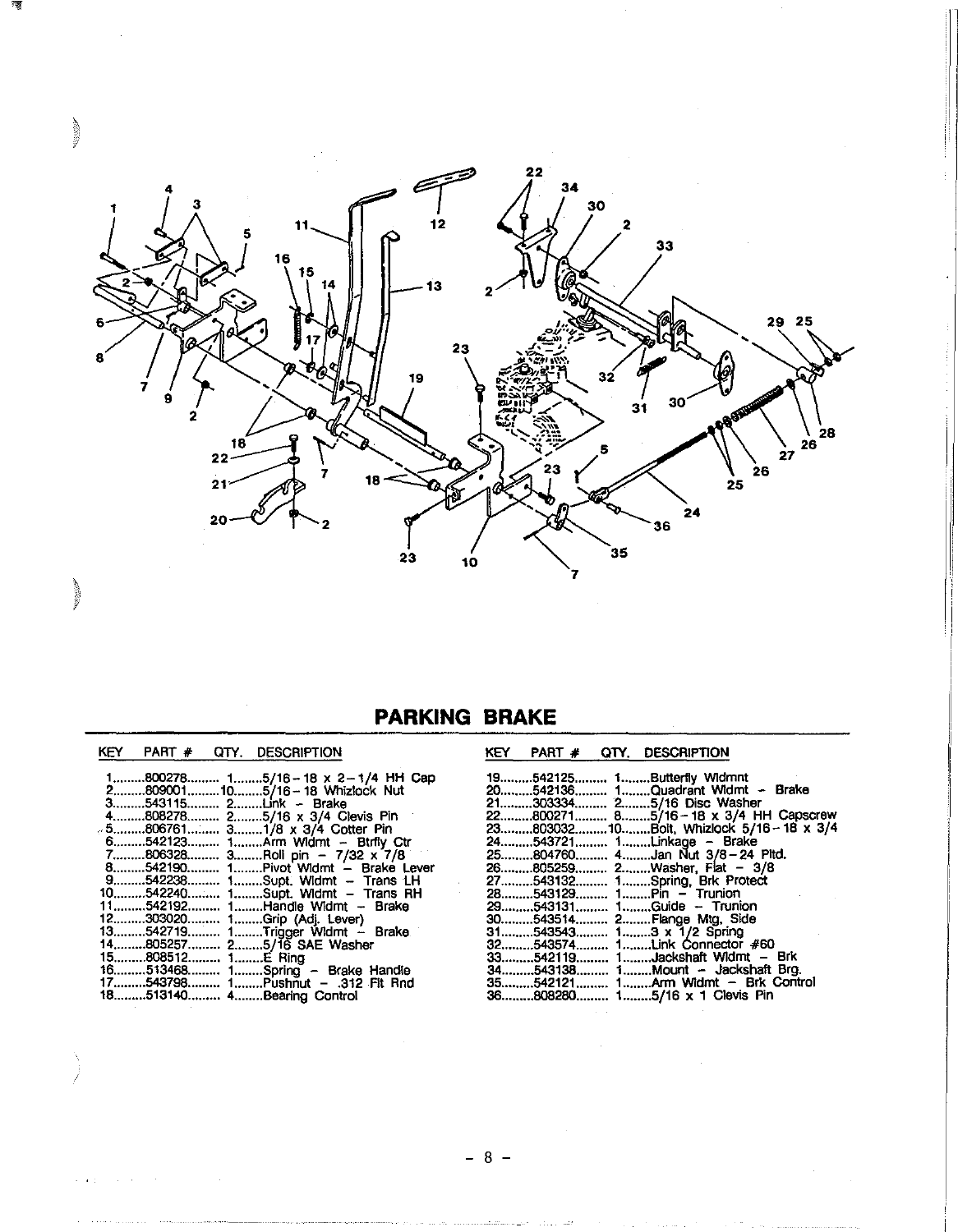

#### **AXLE AND HYDRAULICS**

### KEY PART # QTY. DESCRIPTION KEY PART # QTY. DESCRIPTION 1.........800294......... 1........3/8 - 16 x 1 - 1/2 Capscrew 2 ......... 805006......... 8 ........ 3/8 Heavy Spring Lockwasher 3.........543216......... 2........Washer, Axle Plated<br>4.........800296......... 1.........3/8 – 16 x 2 HH Capscrew 5 ......... 543644 ......... L. ..... Spacer, Painted 6.........543800......... 1........Spacer - Outer RH .....543358 ......... 2 ..........Hub, 4 Bolt 543807......... 8........Hub Bolt 8.........543396......... 2........T/W Assy - 20.0 x 10.0-B 9.........513011......... 8........1/2-20 Wheel Nut 10 ......... 373021.. ....... 3 ........ 1 Clamp Coll@r <sup>1</sup>1... ...... 543485 ......... L. ..... Bearing - Tpd Bse Plw 12 ......... 807261... ...... 2 ........ Kev - 1/4 X 1/4 X 2 Machine 13 ......... 800290 ......... 4 ........ 3/S -16 x 3/4 Capscrew 14 ......... 543811 ........ L. ..... Eiement - Oil Fi~er 15 ......... 800300 ......... 2 ........ 3/8 -16 x 3 Hex Capscrew 16 ......... 809007 ......... 4 ........ Nut - 3/8-16 Rng Hex 17 ......... 543097 ......... L. ..... Spacer - Hydro Transaxle 18 ......... 800297 ......... 2 ........ 3/8-16 x 2-1/4 HH Ceps 19.........800292.......... 2........3/8 – 16 x 1 HH Capscrew<br>20.........543602......... 1........Stabilizer, Axle Upper<br>21.........542612......... 1........Stabilizer, Axle Low<br>22.........805260......... 2........3/8 Std 24.........807006......... 1.........#61 Woodruff Key<br>25.........513042......... 2........Rim

### 26 ......... 543399 ......... 1.. ...... Pulley, Cast Iron 4'0 27 ......... 806328......... L. ..... Rollprn - 7/32 x 7/8 28 .........543317 ......... 1..........Spacer, Fan 29 ......... 543358 ......... L. ..... Fan 7' OD/10 Blade 30 ......... 503033......... 1.. ...... Pulley Ratainer Washer 31... ...... 805004 ......... 1... ..... 1/4 Heavy Spring Lockwasher 32 ......... 800256 ......... 1... ..... 1/4-20 X 1-1/2 HH Cspscrew 33 ......... 543539......... L. ..... Adapter, StraiQhl 34 ......... 543538 ......... L ..... Eibow, 90 Swrvel Nut 35 ......... 543540 ......... 1 ........ Eibow 90, Straight 36 ......... 543360......... 1.. ...... Hydra Transaxle 37 ......... 542702 ......... L. ..... Hose Assy, Hydraulic 13' 38 ......... 543524......... L. ..... Eibow, Male 90 39 ......... 543542......... 1 ........ Suction, Strainer 40 ......... 543527 ......... L. ..... Coupling, 1-1/4 NPT 41.........543683......... 1........Elbow, Female 90<br>42.........543338......... 1........Tank, Hyd Widmt Ptd<br>43.........543672......... 1........Sight – Check<br>44.........543541......... 1........Breather, Filir & Cap<br>45... 48 ......... 809001... ...... 4 ........ 5/16-18 Whizlock Nut 47 ......... 543660 ......... 2 ........ T1re - 20 x 10.00-8 48 ......... 303327 ......... 2 ....... .3/8 Disc Spring Washer 49 ......... 542822 ......... 1 ........ Hose Assy., Hjdraulic 15'

 $-9 -$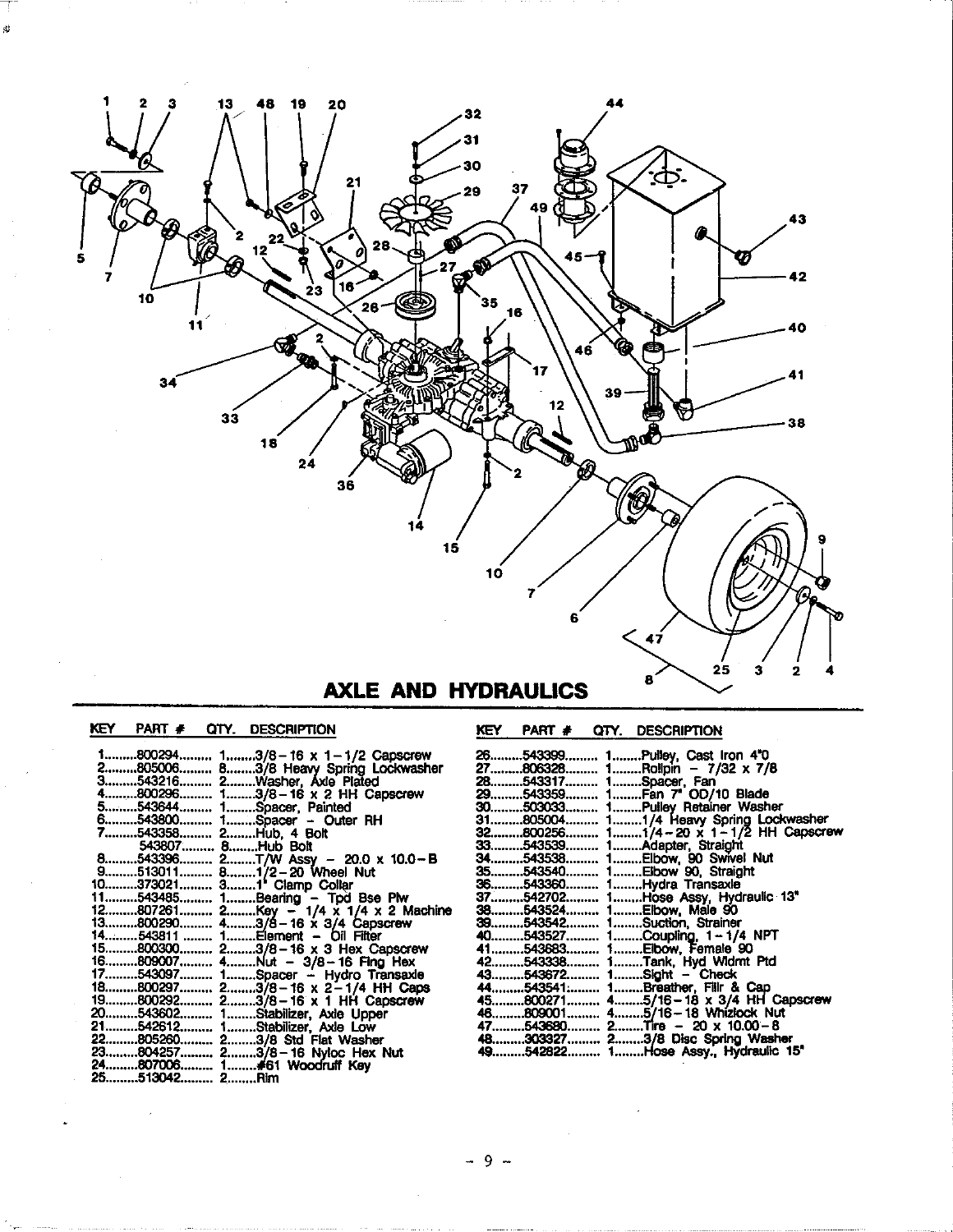

### ELECTRICAL GROUP

| KEY PART # QTY, DESCRIPTION                    | <b>KEY</b><br><b>PART # QTY, DESCRIPTION</b> |
|------------------------------------------------|----------------------------------------------|
| 1513002 1 12 Volt Battery                      | 20513051 2Switch, Neutral Lockout            |
| 2800271 35/16-18 x 3/4 HH Capscrew             | 21805258 15/16 Std. Flat Washer              |
| 3809001 35/16 - 18 Whizlock Nut                | 22803017 2Machine Screw - 10-24 x .63 Ctr.   |
| 4543766 1Wire $- (+)$ Battery                  | 23804252 6#10 - 24 Nyloc Hex Nut             |
| 5543767 1Wire - Ground                         | 24543296 1Grommet                            |
| 6513582 1Starter Wire                          | $25$ 800250 6Capscrew - 1/4 - 20 x 1/2 HH    |
| 7543393 3Insulator, Solenoid +                 | $26$ 513762 1Clip $-50^{\circ}$ Loom         |
| 8543392 1Insulator, Solenoid -                 | 27543768 1Harness - Wire Rider               |
| 9804256 15/16 - 18 Nyloc Nut                   | 219. 28805252 2Standard Flat Washer          |
| 10809012 61/4 - 20 Whizlock Nut                | 29801039 6#10 - 24 x 5/8 Sitd. Machine       |
| 11800251 21/4-20 x 5/8 HH Capscrew             | 30513374 1Meter, Engine Hours                |
| 12513075 1Switch 12 V Solenoid                 | 31513579 1Module - Safety Interlock          |
| 13816001 1Fuse - Blade 20 AMP                  | 32543387 1Switch, Toggle                     |
| 14543769 1Harness - Wire Engine                | 33543388 1Guard, Switch Toggle               |
| 1. x .0044 x .1. Plastic Tie 5.5 x .0044 x .1. | 34543386 2Boot, Toggle Switch                |
| 16543697 1Cable Throttle                       | 35543385 1Switch, Toggle DPDT                |
| 17543696 1Cable Choke                          | 36513194 1Ignition Switch                    |
| 18543793 5Clip - .38" Loom                     | 37816002 1Fuse - Blade 10 AMP                |
| 19543772 1Brkt - Brk Safety Switch             | 38816003 1Fuse - Blade 30 AMP                |

 $\hat{\mathcal{I}}$ 

 $-10 -$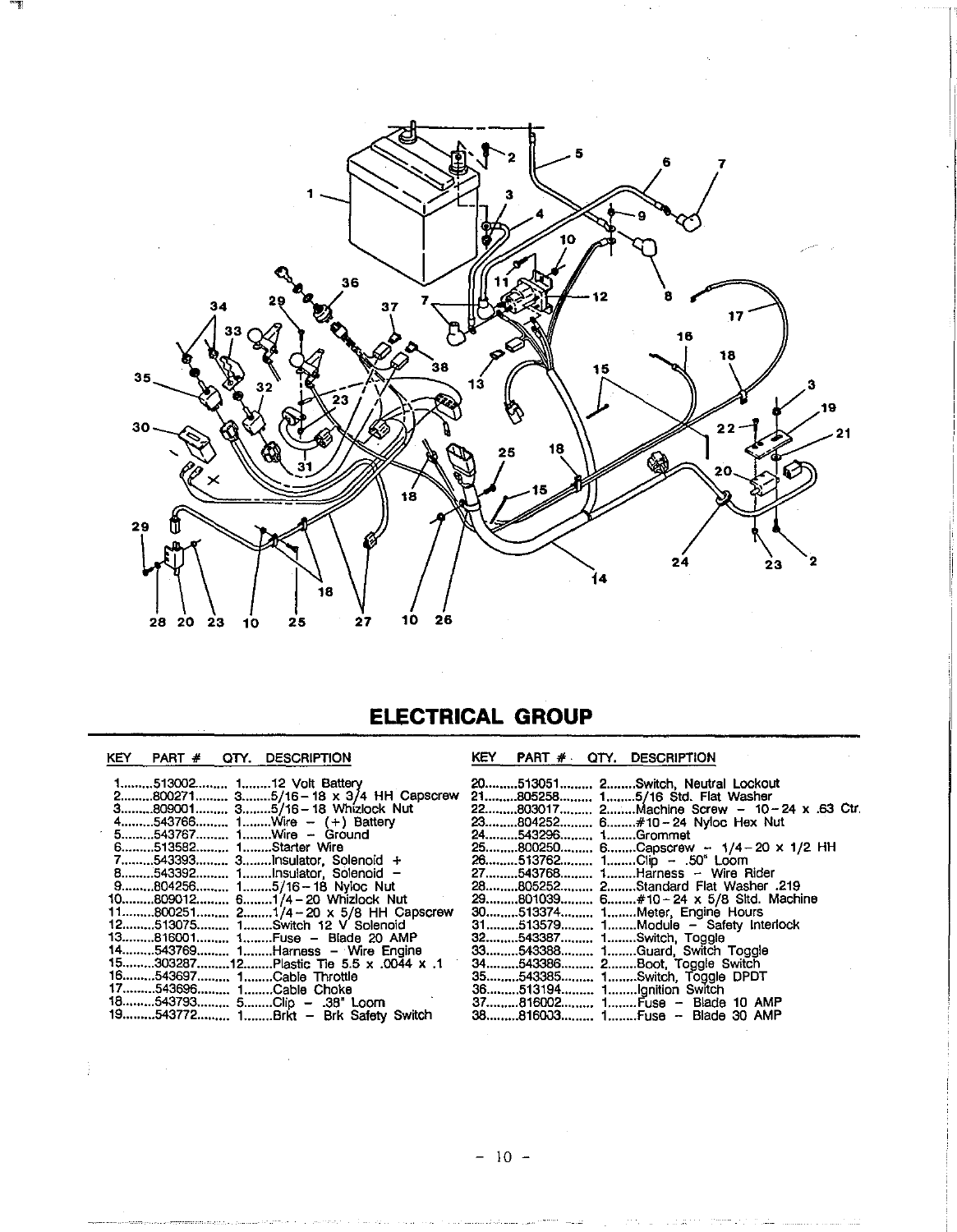

 $-11 -$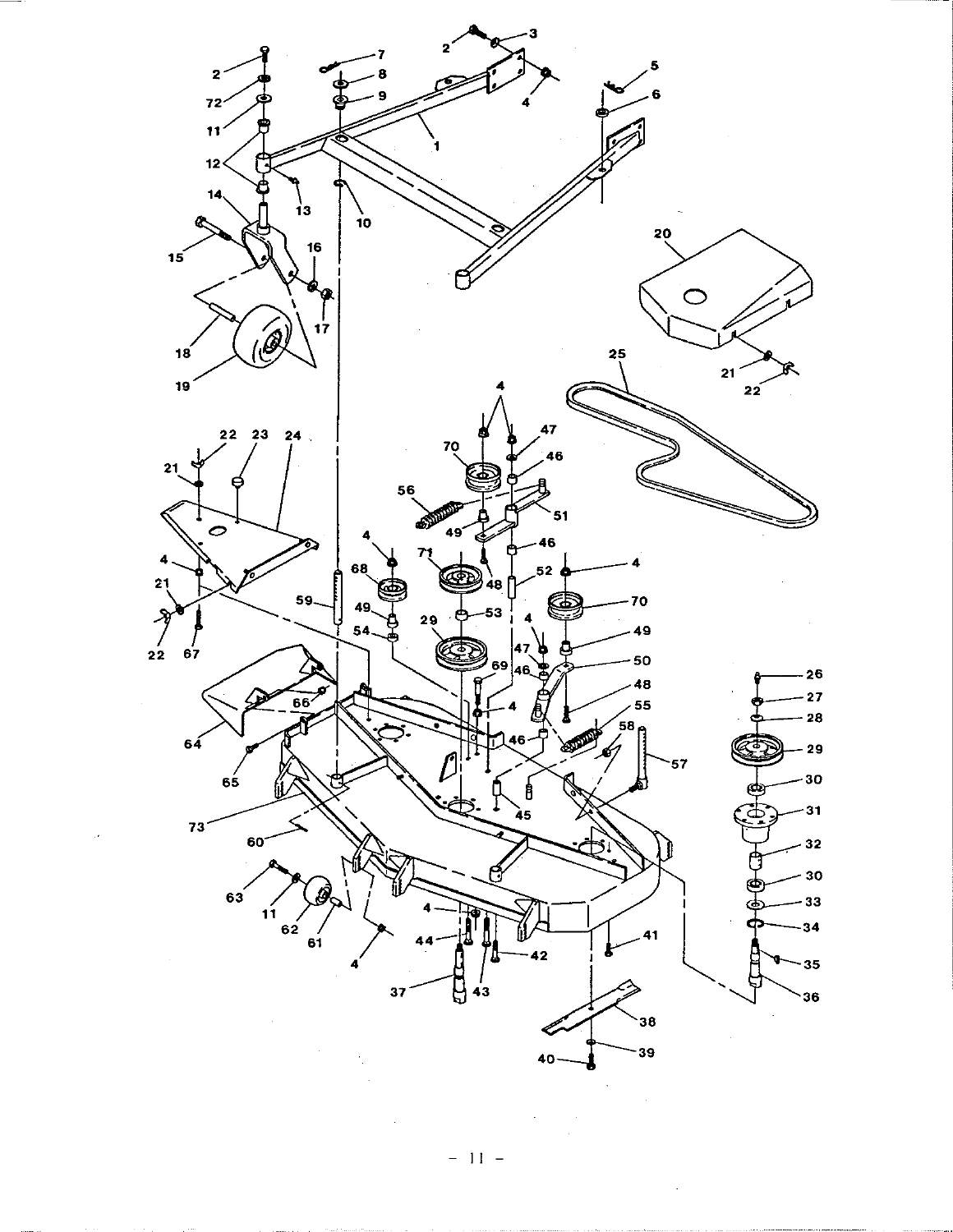### **MOWER DECK AND SUPPORT**

| PART # QTY. DESCRIPTION<br><b>KEY</b>                              | KEY I<br>PART # QTY, DESCRIPTION                                           |
|--------------------------------------------------------------------|----------------------------------------------------------------------------|
|                                                                    |                                                                            |
| 1542592 1Support Widmt, Dk.<br>2800292103/8 - 16 x 1 HH Capscrew   | 38603283 3Blade - 20.5                                                     |
|                                                                    | 39513435 3Washer, Spring Disc 1/2                                          |
| 3303327 83/8 Disc Spring Washer<br>4809007233/8 - 16 Fing. Hex Nut | 40800531 31/2-20 x 1 HHCS RH<br>4180902718Bolt - 3/8-16 x 3/4 Tap          |
|                                                                    |                                                                            |
| 5806006 25/8* Hairpin<br>6303164 2Blade Driver Spacer              | 42807511 1Bolt - 3/8-16 x 2 Carrge.<br>43807519 1Bolt - 3/8-16 x 3 RH SSN  |
| 7806007 27/8" Hairpin                                              | 44807516 1Bolt - 3/8 - 16 x 2 - 1/4                                        |
| 8513338 2 Washer                                                   |                                                                            |
| 9513336 2Bushing, Deck Support                                     | 45603044 1Bushing - Idler Pivot<br>46513034 4Bearing Pivot                 |
| 10808507 2Ring, Ext. Retaining                                     | 47805260 23/8 Standard Flat Washer                                         |
| 11373034 8Washer, Pivot                                            | 48807517 2Bolt - 3/8 - 16 x 1 - 3/4                                        |
| 12303044 4Flange Thrust Bearing                                    |                                                                            |
| 13811001 21/8 NPT Straight Zerk                                    | 49403057 3Bushing - Idler Adpt. Pit.<br>50602408 1Arm Weld - Dk. Dr. Idler |
|                                                                    | 51602406 1Arm Weld - Dk. Idler Arm                                         |
|                                                                    |                                                                            |
|                                                                    | 52603384 1Bushing – Idler Pivot<br>53603023 1Spacer – Tube                 |
|                                                                    | 54603050 1Bushing - Spacer Pltd.<br>55603414 1Spring - Extension           |
| 18513547 2Spacer, Front Caster                                     |                                                                            |
| 19513648 29 x 3.50 - 4 W & T Assy.                                 | 56603413 1Spring - Extension                                               |
| 20543584 1Cover, Deck Drive Belt                                   | 57513528 2Link, Rear Deck Support                                          |
| 2180525910Washer Flat - 3/8                                        | 58803031 23/8 - 24 Torque Nut                                              |
| 2254367810Wingnut – Nylon Insert                                   | 59603001 2Rod - Deck Support                                               |
| 23513291 2Bumper, Seat                                             | 60806331 2Roll Pin - 1/4 x 1-1/4                                           |
| 24542588 2Cover, Deck Widmt.<br>25603045 1Belt - Blade Drive       | 61603321 6Bushing - Roller                                                 |
|                                                                    | 62603299 6Roller - Anti Scalp                                              |
| 26811006 3Zerk, 1/4-28 Strt.                                       | 63800805 6Capscrew 3/8-16 x 3.5 G8<br>64542606 1Chute Widmt., Discharge    |
| 27804510 35/8 - 18 UNF Hex Nut                                     |                                                                            |
| 28513208 3Spring, Disk<br>29513207 3Sheave, Blade Drive            | 65800273 25/16-18 x 1 HH Capscrew                                          |
|                                                                    | 66804256 25/16-18 Nyloc Hex Nut                                            |
| 30303057 6Bearing, Ball 305K                                       | 67600031 23/8 - 16 x 2 - 3/4 HHTB                                          |
| 31513186 3Housing, Bearing                                         |                                                                            |
| 32513188 3Spacer, Bearing                                          |                                                                            |
|                                                                    |                                                                            |
|                                                                    | 71603410 1Sheave - Mower Drive                                             |
|                                                                    | 72805006 23/8 Heavy Spring Lockwasher<br>73602405 1Weld Assy - 60* Deck    |
|                                                                    |                                                                            |
| 37603022 1Spindle - Center Blade                                   |                                                                            |

 $- 12 -$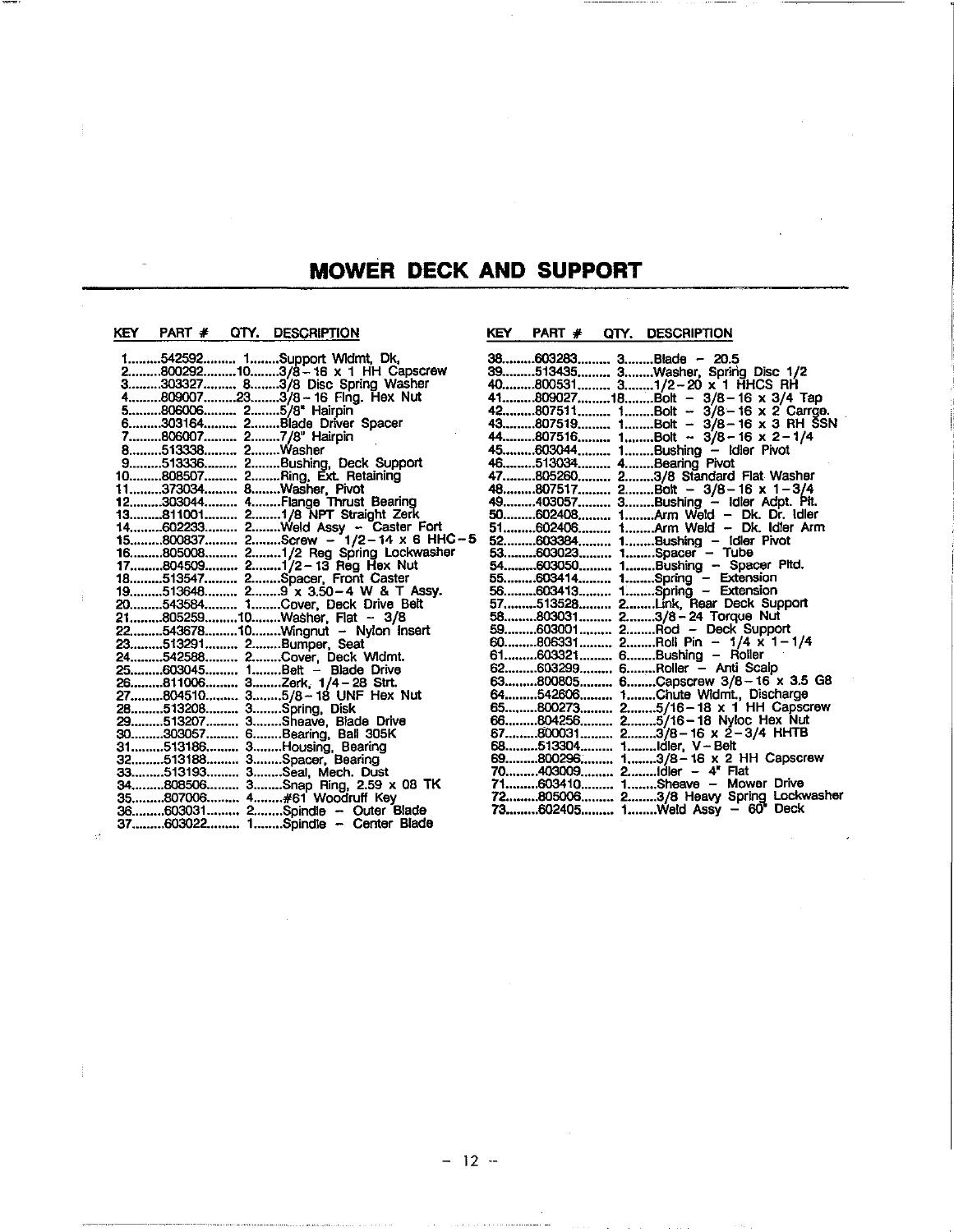

*n ..* . \\! \ *.. Y* '

---,

**DECALS** 

| <b>KEY</b><br><b>DESCRIPTION</b><br>PART $\neq$<br>QTY. | <b>KEY</b><br><b>DESCRIPTION</b><br>PART #<br>QTY. |
|---------------------------------------------------------|----------------------------------------------------|
| 1513747 1Decal - Battery                                | 16513739 1Ignition Decal                           |
| 2543782 1Center Exmark Stripe                           | 17513743 1Decal - Release                          |
| 3543781 1RH Exmark Stripe                               | 18543630 1Decal - Choke                            |
| 4543780 1LH Exmark Stripe                               | 19543631 1Decal - Throttle                         |
| 5543621 1Decal - Hydro Tank                             | 20543627 1Decal - Deck Lift                        |
| 6543622 1Decal - Brake Lever                            | 21543626 1Decal - Mower Switch                     |
| 7543628 1Decal - Instructional                          | 22543664 1Decal - 60                               |
| 8513746 1Decal - Muffler                                | 23403005 2Danger Label                             |
| 9543629 1Decal - Fuel                                   | 24543788 1Decal - Exmark Large                     |
| 10543620 1Decal - Intake                                | 25513756 1Decal - Steering Column                  |
| 11543663 1Decal - Commercial                            | 26543774 1Decal - Danger                           |
| 12543659 1Decal - Discharge Warning                     | 27543660 1Decal - Mower Deck                       |
| 13303293 1Decal - 2 Minute Warning                      | 28543632 1Decal - LH Console                       |
| 14543624 1Decal - Foot Pedal                            | 29543633 1Decal - RH Console                       |
|                                                         |                                                    |

 $\sim$  1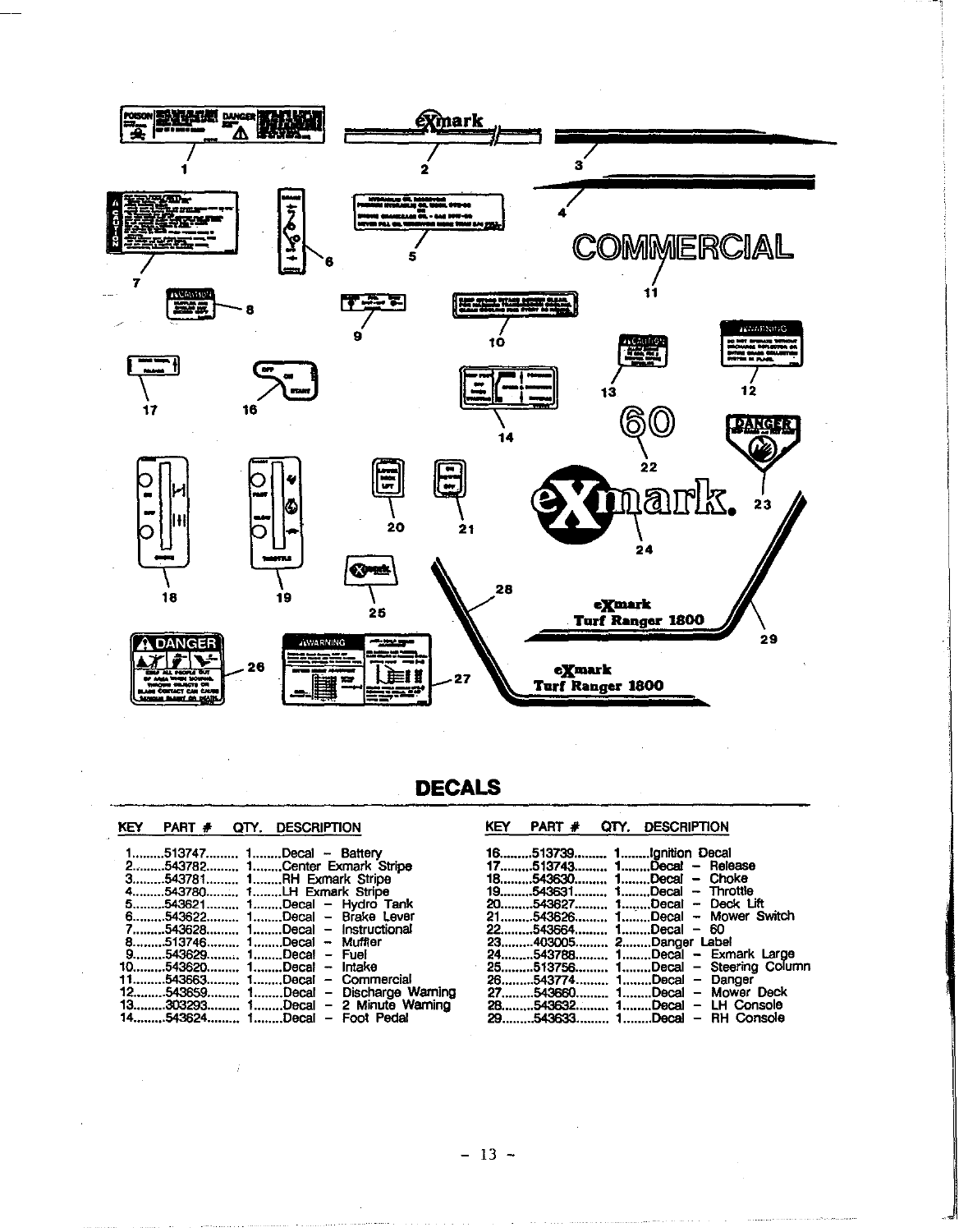$\label{eq:2.1} \mathcal{L} = \mathcal{L} \left( \mathcal{L} \right) \left( \mathcal{L} \right) \left( \mathcal{L} \right) \left( \mathcal{L} \right) \left( \mathcal{L} \right)$ 

 $\mathcal{L}(\mathcal{A})$  and  $\mathcal{L}(\mathcal{A})$ 

 $\label{eq:2.1} \begin{split} \mathcal{L}_{\text{max}}(\mathbf{r}) & = \frac{1}{2} \sum_{i=1}^{N} \mathcal{L}_{\text{max}}(\mathbf{r}) \mathcal{L}_{\text{max}}(\mathbf{r}) \\ & = \frac{1}{2} \sum_{i=1}^{N} \mathcal{L}_{\text{max}}(\mathbf{r}) \mathcal{L}_{\text{max}}(\mathbf{r}) \mathcal{L}_{\text{max}}(\mathbf{r}) \mathcal{L}_{\text{max}}(\mathbf{r}) \mathcal{L}_{\text{max}}(\mathbf{r}) \mathcal{L}_{\text{max}}(\mathbf{r}) \mathcal{L}_{\text{max}}(\mathbf$ 

the control of the state of the control of

 $\label{eq:2.1} \frac{1}{2} \sum_{i=1}^n \frac{1}{2} \sum_{j=1}^n \frac{1}{2} \sum_{j=1}^n \frac{1}{2} \sum_{j=1}^n \frac{1}{2} \sum_{j=1}^n \frac{1}{2} \sum_{j=1}^n \frac{1}{2} \sum_{j=1}^n \frac{1}{2} \sum_{j=1}^n \frac{1}{2} \sum_{j=1}^n \frac{1}{2} \sum_{j=1}^n \frac{1}{2} \sum_{j=1}^n \frac{1}{2} \sum_{j=1}^n \frac{1}{2} \sum_{j=1}^n \frac{$